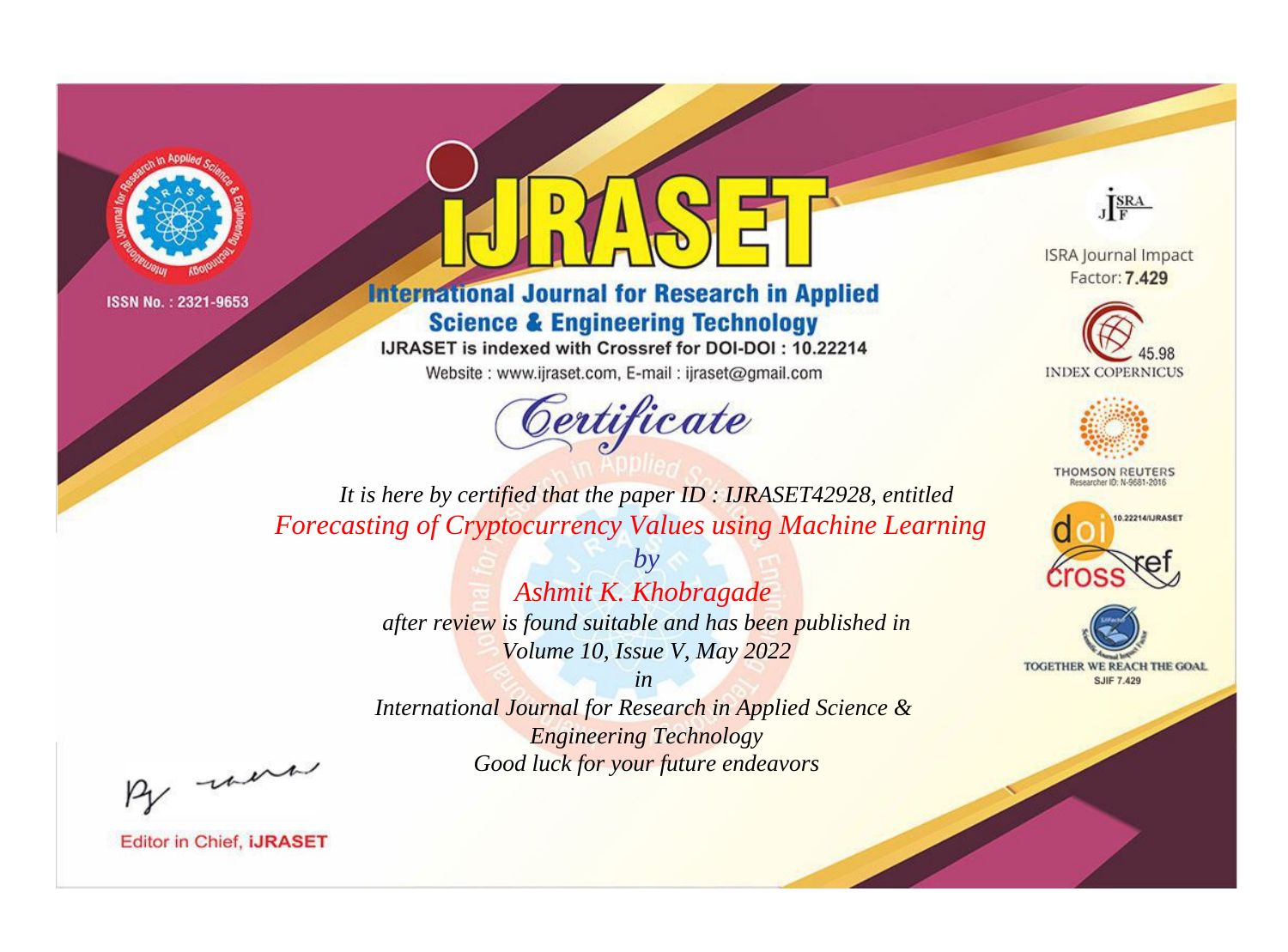



**International Journal for Research in Applied Science & Engineering Technology** 

IJRASET is indexed with Crossref for DOI-DOI: 10.22214

Website: www.ijraset.com, E-mail: ijraset@gmail.com



JERA

**ISRA Journal Impact** Factor: 7.429





**THOMSON REUTERS** 



TOGETHER WE REACH THE GOAL **SJIF 7.429** 

*It is here by certified that the paper ID : IJRASET42928, entitled Forecasting of Cryptocurrency Values using Machine Learning*

> *by Omkar C. Keskar after review is found suitable and has been published in Volume 10, Issue V, May 2022*

> > *in*

*International Journal for Research in Applied Science & Engineering Technology Good luck for your future endeavors*

By morn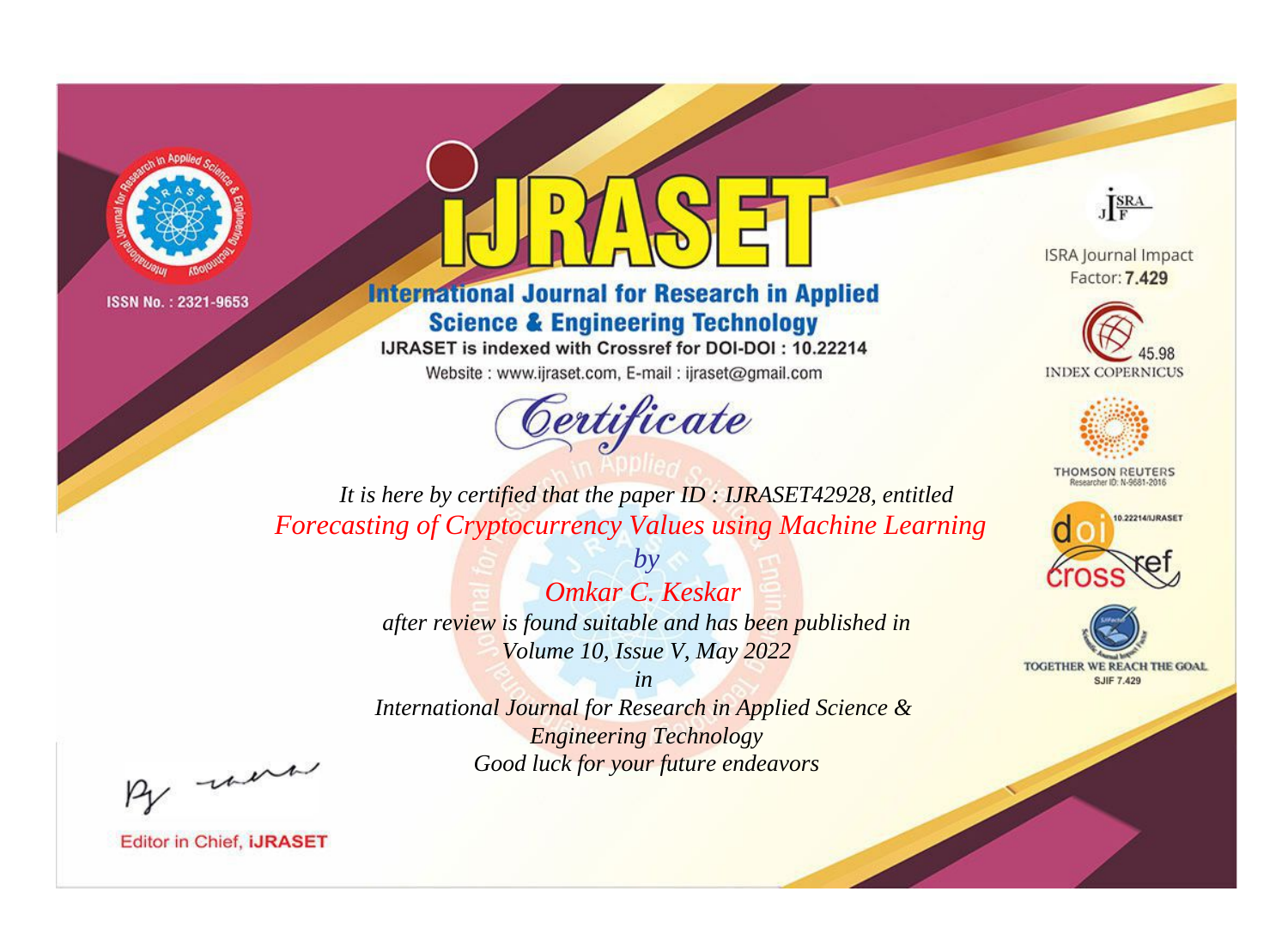



**International Journal for Research in Applied Science & Engineering Technology** 

IJRASET is indexed with Crossref for DOI-DOI: 10.22214

Website: www.ijraset.com, E-mail: ijraset@gmail.com



JERA

**ISRA Journal Impact** Factor: 7.429





**THOMSON REUTERS** 



TOGETHER WE REACH THE GOAL **SJIF 7.429** 

It is here by certified that the paper ID: IJRASET42928, entitled **Forecasting of Cryptocurrency Values using Machine Learning** 

> $b\nu$ Prathamesh G. Deshmukh after review is found suitable and has been published in Volume 10, Issue V, May 2022

> $in$ International Journal for Research in Applied Science & **Engineering Technology**

> > Good luck for your future endeavors

By morn